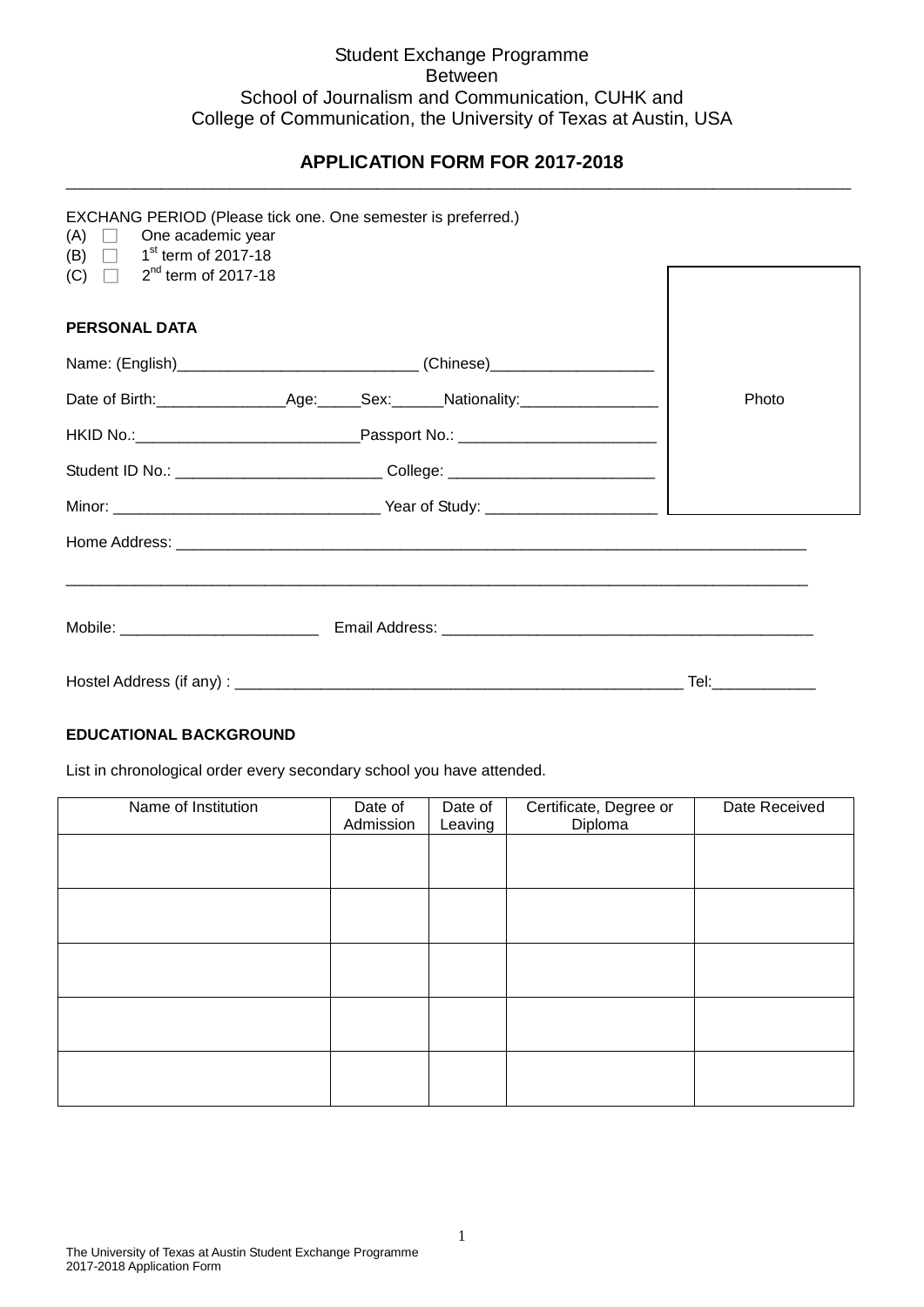# **ACADEMIC PERFORMANCE**

HKDSE/HKCEE Results

| Subject | Grade | Year Obtained |
|---------|-------|---------------|
|         |       |               |
|         |       |               |
|         |       |               |
|         |       |               |
|         |       |               |
|         |       |               |
|         |       |               |
|         |       |               |
|         |       |               |
|         |       |               |
|         |       |               |

# Other International Examinations/ H.K. Advanced Level Examination Results (if any)

| Subject | A-Level | AS-Level | Year Obtained |
|---------|---------|----------|---------------|
|         |         |          |               |
|         |         |          |               |
|         |         |          |               |
|         |         |          |               |
|         |         |          |               |
|         |         |          |               |

Grade Point Average (GPA) for Undergraduate Study

|                 | Year 1: First Term ________________  |             | Second Term ________________                        |
|-----------------|--------------------------------------|-------------|-----------------------------------------------------|
|                 | Year 2: First Term _________________ |             | Second Term <u>______________</u>                   |
|                 | Year 3: First Term________________   | Second Term | <u> 1980 - Jan James James III, prestavlja i po</u> |
| Cumulative GPA: |                                      |             |                                                     |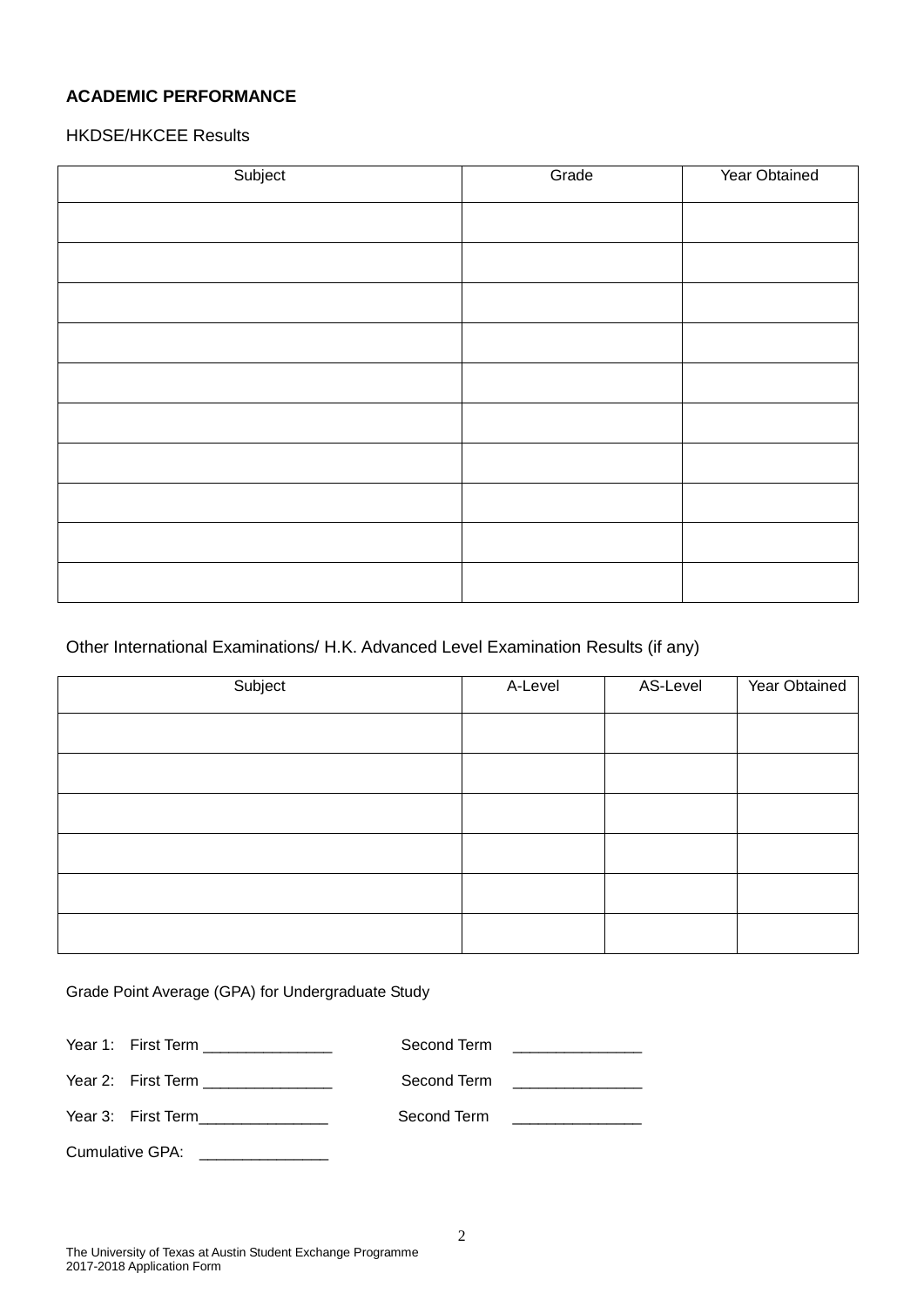## **HONOURS & PRIZES**

List academic awards (including prizes and scholarships) obtained in secondary schools and the University.

| Name of Award | Year Obtained |
|---------------|---------------|
|               |               |
|               |               |
|               |               |
|               |               |
|               |               |
|               |               |

# **EXTRA-CURRICULAR ACTIVITIES**

List significant activities in which you have participated in the past three years.

| Organizations / Programmes / Activities | Positions Held | Date |
|-----------------------------------------|----------------|------|
|                                         |                |      |
|                                         |                |      |
|                                         |                |      |
|                                         |                |      |
|                                         |                |      |
|                                         |                |      |